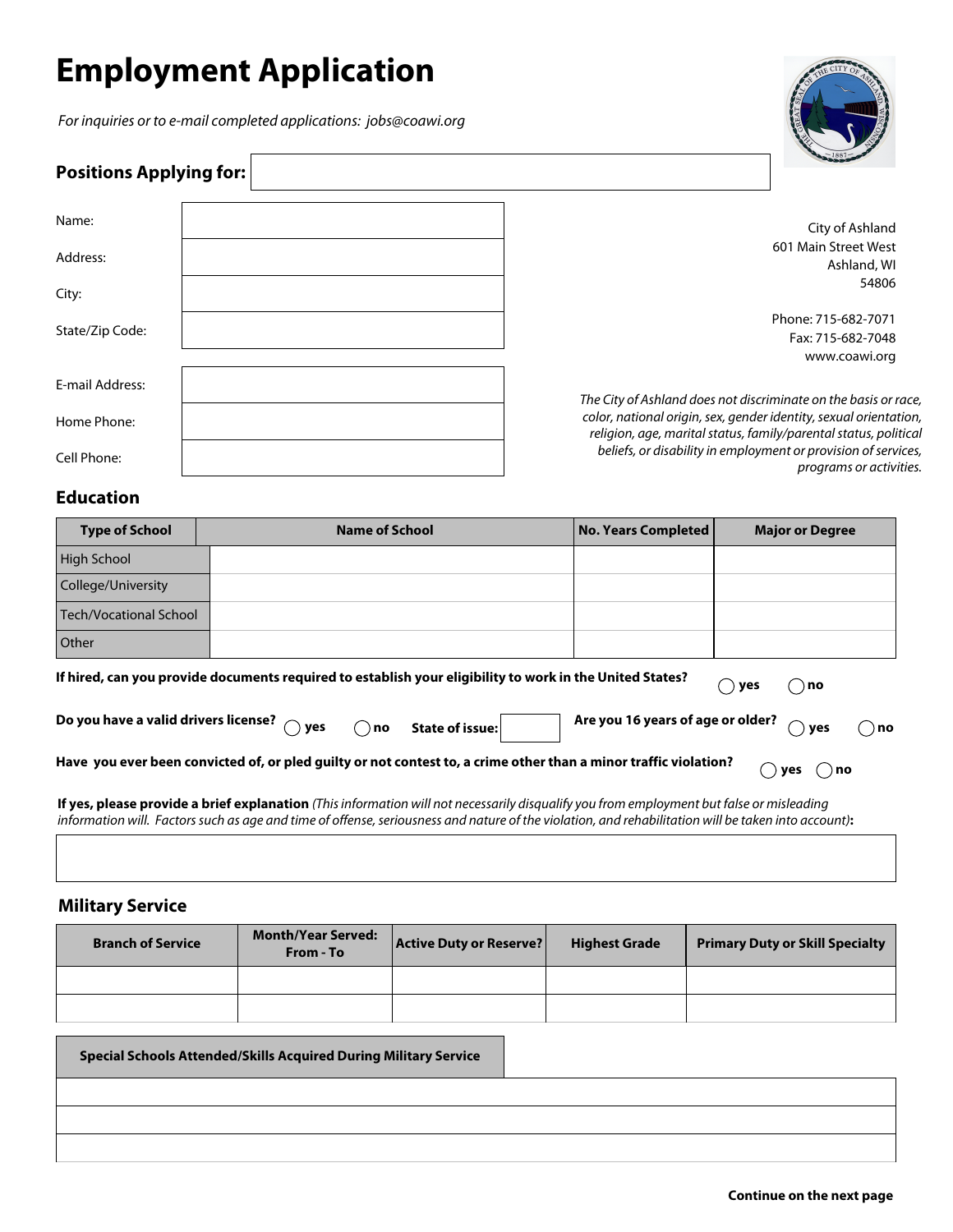# **Previous Employment** *(please list the most recent employer first)*

| <b>Name/Address of Employer:</b>                                                                             |                                                                                                                  |         |          |                 |    |  |  |
|--------------------------------------------------------------------------------------------------------------|------------------------------------------------------------------------------------------------------------------|---------|----------|-----------------|----|--|--|
| <b>Name of last supervisor:</b>                                                                              |                                                                                                                  |         | Phone #: |                 |    |  |  |
| <b>Dates of</b><br>From<br>employment:                                                                       | To                                                                                                               | Salary: | From     |                 | To |  |  |
| Last job title:                                                                                              |                                                                                                                  |         |          |                 |    |  |  |
|                                                                                                              | List duties performed, skills used or learned, advancements, or promotions while you worked at this company:     |         |          |                 |    |  |  |
|                                                                                                              |                                                                                                                  |         |          |                 |    |  |  |
| <b>Reason for Leaving (be specific):</b>                                                                     |                                                                                                                  |         |          |                 |    |  |  |
| May we contact this employer?                                                                                | $($ $)$ yes<br>$( \ )$<br>no                                                                                     |         |          |                 |    |  |  |
| <b>Name/Address of Employer:</b>                                                                             |                                                                                                                  |         |          |                 |    |  |  |
| <b>Name of last supervisor:</b>                                                                              |                                                                                                                  |         |          | Phone #:        |    |  |  |
| <b>Dates of</b><br><b>From</b><br>employment:                                                                | To                                                                                                               | Salary: | From     |                 | To |  |  |
| Last job title:                                                                                              |                                                                                                                  |         |          |                 |    |  |  |
| List duties performed, skills used or learned, advancements, or promotions while you worked at this company: |                                                                                                                  |         |          |                 |    |  |  |
| <b>Reason for Leaving (be specific):</b>                                                                     |                                                                                                                  |         |          |                 |    |  |  |
| May we contact this employer?                                                                                | $\bigcirc$ yes<br>) no                                                                                           |         |          |                 |    |  |  |
| <b>Name/Address of Employer:</b>                                                                             |                                                                                                                  |         |          |                 |    |  |  |
| <b>Name of last supervisor:</b>                                                                              |                                                                                                                  |         |          | <b>Phone #:</b> |    |  |  |
| <b>Dates of</b><br>From<br>employment:                                                                       | To                                                                                                               | Salary: | From     |                 | To |  |  |
| Last job title:                                                                                              |                                                                                                                  |         |          |                 |    |  |  |
|                                                                                                              | List the duties performed, skills used or learned, advancements, or promotions while you worked at this company: |         |          |                 |    |  |  |
| <b>Reason for Leaving (be specific):</b>                                                                     |                                                                                                                  |         |          |                 |    |  |  |
| May we contact this employer?                                                                                | $\bigcirc$ yes<br>) no                                                                                           |         |          |                 |    |  |  |